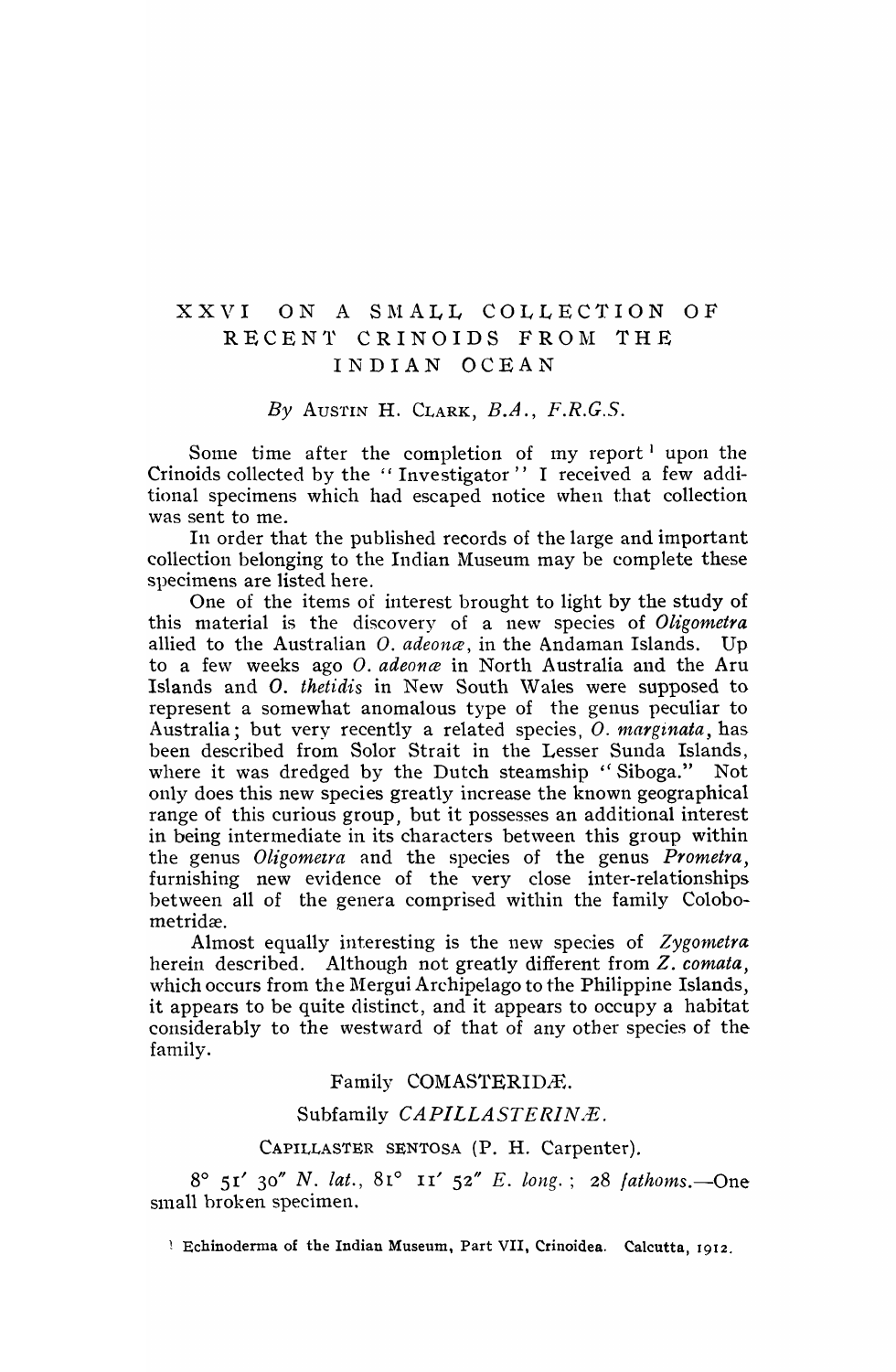#### Family ZYGOMETRID.4.

# ZYGOMETRA ANDROMEDA, sp. nov.

1'he centrodorsal is thin discoidal, the bare dorsal pole large, slightly concave, finely granular, 2.5 mm. in diameter.

The cirri are  $XXI$ ,  $27.30$  (usually the latter), 13 mm. to 15 mm. long; the longest segments are about one-third broader than long; dorsal spines, which are long and sharp, are developed from the eighth or ninth segment onward.

The arms are about twenty-five in number, 50 mm. to 55 mm. long; the division series and arms resemble those of Z, comata, but the distal edges of the radials and the proximal and distal edges of the ossicles of the division series and, to a lesser extent, of the first two brachials, are thickened and everted, this eversion being finely scalloped or tuberculated so that the edges of the ossicles appear beaded; the summit of the eversion may be smooth, but is usually very finely spinous; the flattened lateral edges of the ossicles of the division series and the first two brachials are very finely spinous, the dorsal surface is unmodified; the distal edge of the first syzygial pair bears a row of small rounded obscure tubercles, and there is usually a similar, but less evident row at the syzygial line. Beyond the fourth brachial the arms are smooth, resembling those of *Z. comata.* 

 $P_1$  is composed of twenty-four segments and is 9.5 mm, long. Locality.-India.

#### EUDIOCRINUS MINOR, A. H. Clark.

*Andaman Islands.*--One specimen, with arms 35 mm. long.

#### Family HIMEROMETRIDÆ.

#### HETEROMETRA REYNAUDII (J Müller).

*India.*-'Two specimens; one of these has twenty arms about 65 mm. long; one IIBr 2, and nine IIBr 4  $(3+4)$  series are present; the other has twelve arms 25 mm. long; there are  $15-18$ cirrus segments of which the fifth or sixth and following bear dorsal spines.

? *India*.-Two very small specimens; one of these has ten arms 15 mm. long; the cirri are  $XI \times I$ , the longest with 17 segments of which the ninth and following bear dorsal spines, the shorter with 12 segments, none of which bear dorsal spines; the other individual is also ten armed; the longest cirri are 10 mm. long with 22 segments, dorsal spines being developed from the seventh onward; the smallest cirri are  $2.5$  mm. long with 9 segments, quite without dorsal spines, and exactly resembling the cirri of young examples of *A ntedon bifida.*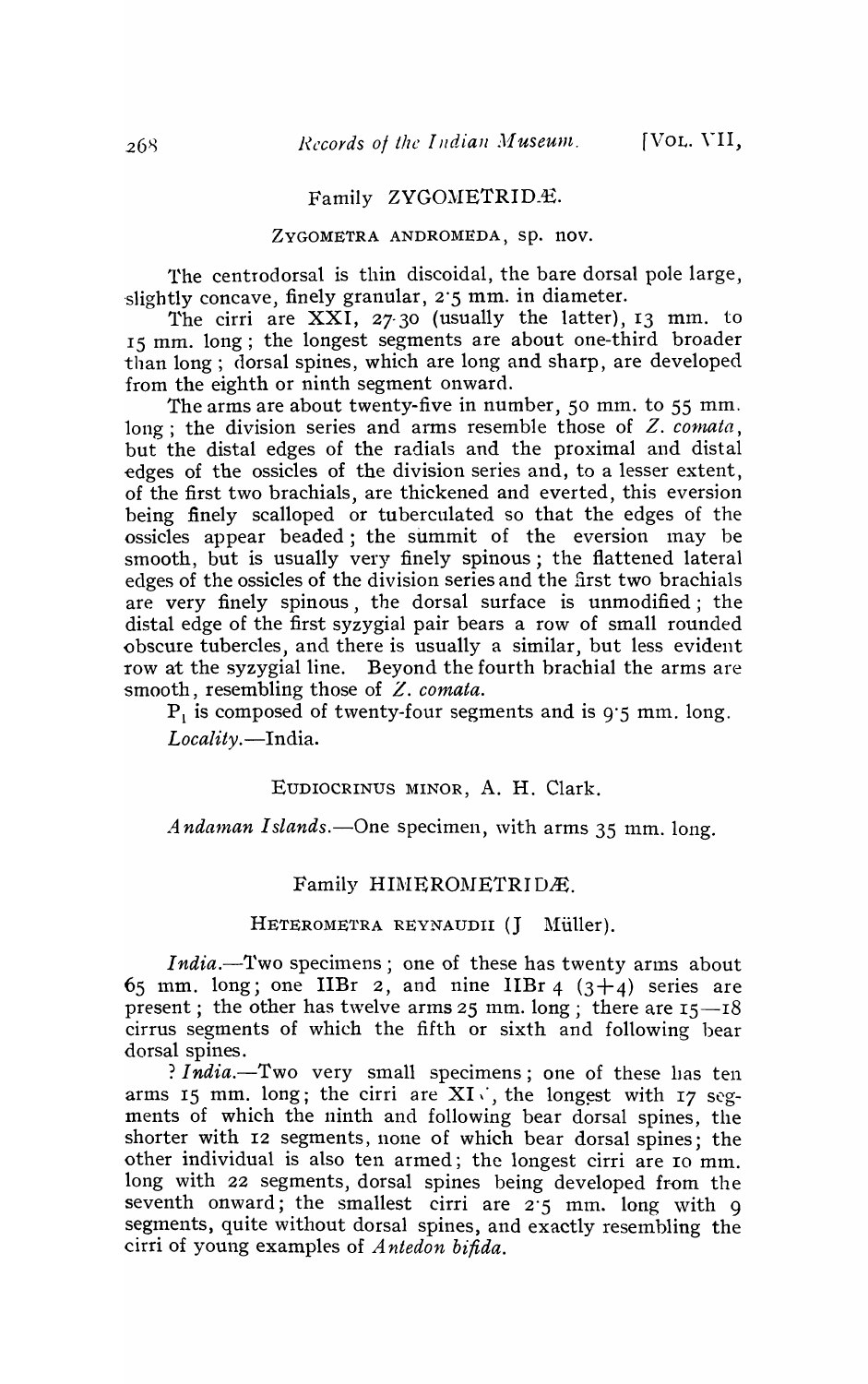HETEROMETRA PULCHRA, A H. Clark.

*Arrakan Coast.* - Two small broken specimens.

Family STEPHANOMETRIDÆ.

STEPHANOMETRA INDICA (E. A. Smith).

 $8^{\circ}$  51' 30" N *lat.*,  $81^{\circ}$  11' 52" *E. long.*; 28 *fathoms.*-Two. specimens;  $P_1$  has fifteen segments.

Family MARIAMETRIDÆ.

DICHROMETRA PROTECTUS (Lütken).

*India.*—One specimen with thirty arms.

Family COLOBOMETRIDÆ.

DECAMETRA MOEBIUSI, A. H. Clark.

? *India*.--One specimen.

COLOBOMETRA DISCOLOR, A. H. Clark.

*Off Table Island, Andamans; 15-35 <i>fathoms.*—One specimen.

PROMETRA BREVICIRRA, A. H. Clark.

? *India*. - One specimen.

OLIGOMETRA INTERMEDIA, Sp. nov.

The centrodorsal is small, discoidal, the dorsal pole flat. papillose, 0'8 mm. in diameter.

The cirri are very short, very stout, and strongly curved, IX, 10-11, 2'5 mm. long; the earlier segments are broader than long, but the sixth and following are about as broad as long; the second segment has the distal dorsal edge produced and finely spinous, this becoming on the fourth a median transverse ridge with prominent lateral angles which project slightly beyond the lateral profile of the segment and encroach slightly on the lateral surface; on the outer segments this transverse ridge 'becomes narrower and partially resolves itself into paired transversely elongate spines, at the same time moving to a position proximal to median; here there may be an eversion of the median part of the distal dorsal edge of the segments so that the segments  $\frac{m}{x}$ present more or less of the " bidentate" appearance characteristic of O. *adeonce* and O. *margin:lta.* 

The'ten arms are about 18 mm. long; the division series and anns in general resemble those of O. *serripinna,* but the ossicles of the IBr series and the first brachials have broad and prominent ventrolateral processes as in the species of *Stephanometra.*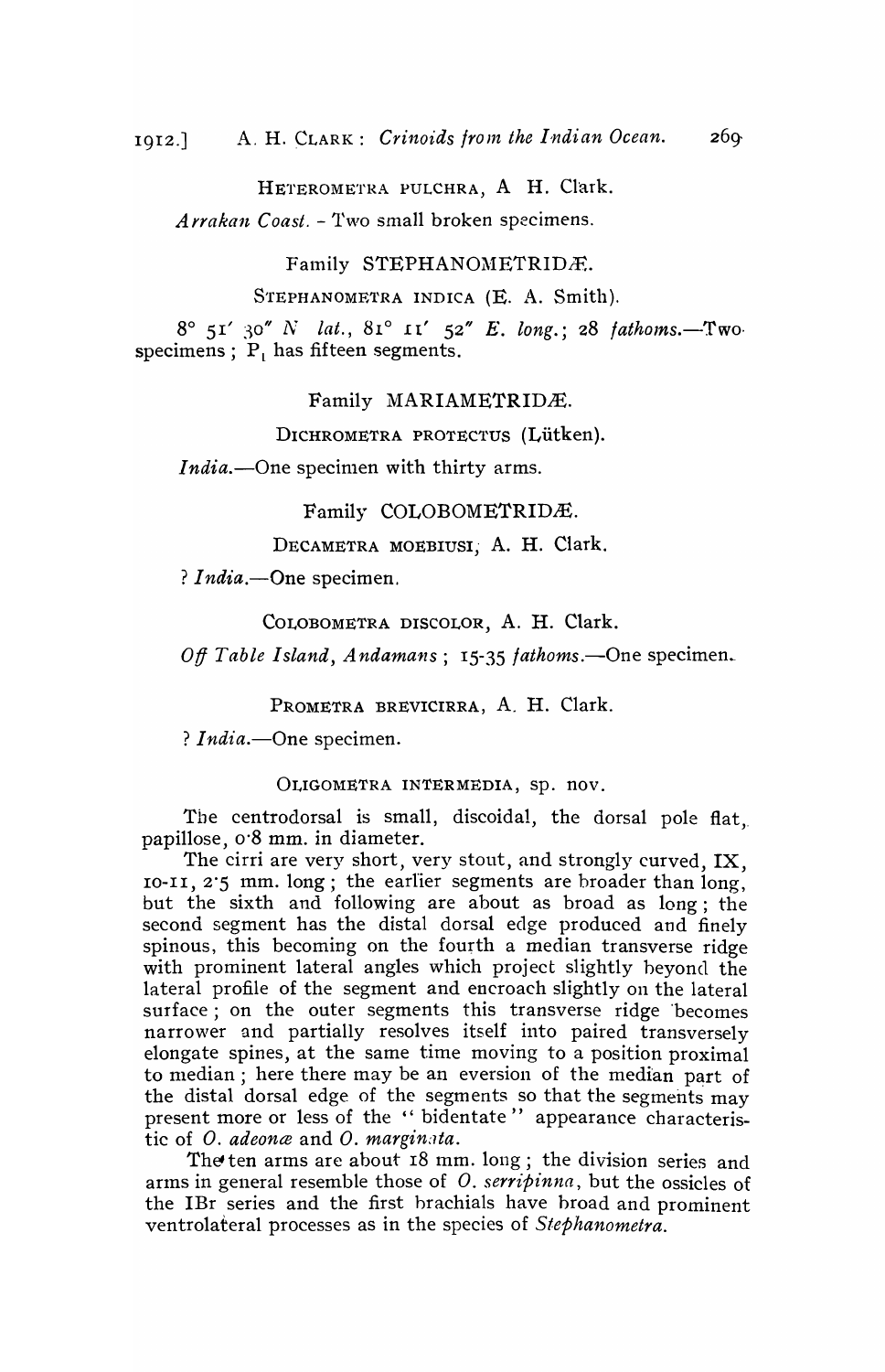$P_a$  is absent;  $P_i$  is 2'5 mm. long with eight segments, and is the longest and stiffest pinnule on the arm, though it is not especially stout; the first segment is half again as broad as long, the second is about as long as broad, the third is twice as long as broad, the fourth and fifth are between two and one half and three times as long as broad; the following rapidly decrease in size; the third and following bear long and prominent spines at the prismatic angles which after the fourth are very conspicuous;  $P<sub>g</sub>$  is 2 mm. long with eight segments, exactly resembling  $P<sub>u</sub>$ ;  $P<sub>g</sub>$ ; is small and slender, about  $\bar{x}$  mm. long with about eight segments; the following pinnules are weak and delicate, not tapering so rapidly as  $P_{\alpha}$ .

*Locality.-Andaman* Islands.

### OLIGOMETRA SERRIPINNA (P. H. Carpenter).

" Investigator" Station No. 95; 15-25 *fathoms*. - One specimen; the synarthrial tubercles and the processes on the lower pinnules are strongly marked.

*Arrakan Coast.-One* small and immature specimen.

#### Family TROPIOMETRIDÆ.

#### TROPIOMETRA ENCRINUS, A. H. Clark.

*Sadras.-One* specimen.

# Family ANTEDONIDÆ.

# Subfamily *ZENOMETRINÆ*.

# PSATHYROMETRA MAJOR, A. H. Clark.

" *Investigator" Station No.* 115; 188-220 *fathoms.-One* small specimen; there are four or five cirrus sockets in the outer columns.

PSATHYROMETRA MIRA, A. H. Clark.

*West of Alleppey, Travancore* (9° 34' 57" N *lat.*, 75° 36' 30" *E. long);* 406 *lathonts.-One* specimen, not quite Inature, and one typical specimen.

*Thirteen miles south by west Irom North Sentinel Island. Andamans;* 130-250 *fathoms.-One* small specimen.

*Seven miles south-east by south front Ross I stand;* 265 *lathoms.-One* small specimen.

# PSATHYROMETRA INUSITATA, A. H. Clark.

*Seven 1niles south-east by south from Ross Island;* 265 *fathoms.-One* small specimen.